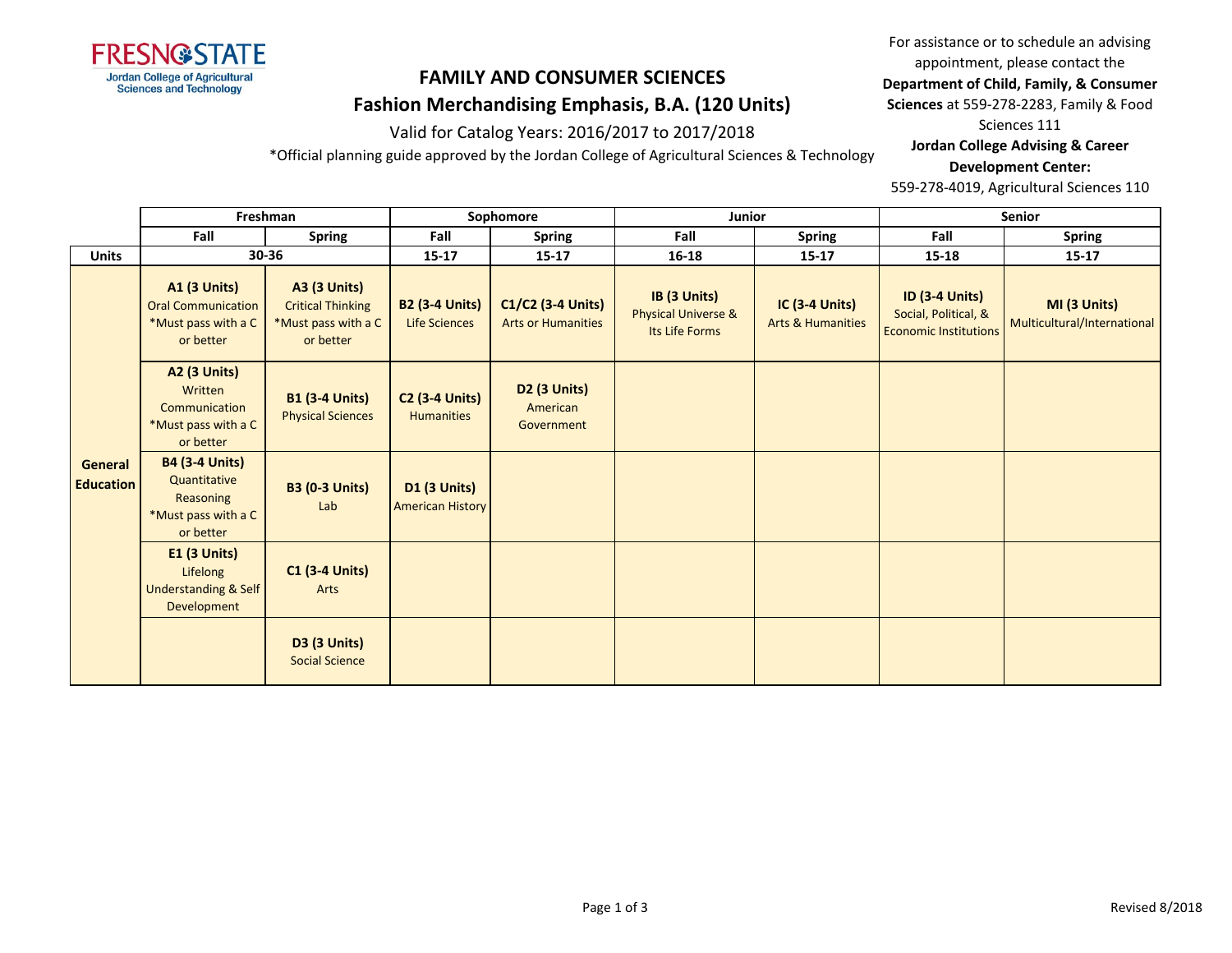

# **FAMILY AND CONSUMER SCIENCES Fashion Merchandising Emphasis, B.A. (120 Units)**

Valid for Catalog Years: 2016/2017 to 2017/2018

\*Official planning guide approved by the Jordan College of Agricultural Sciences & Technology

For assistance or to schedule an advising appointment, please contact the **Department of Child, Family, & Consumer Sciences** at 559-278-2283, Family & Food

Sciences 111

**Jordan College Advising & Career** 

**Development Center:**

559-278-4019, Agricultural Sciences 110

|                  | Freshman               |               | Sophomore                   |                                                       | Junior                                                                                                                                                                                                                                                 |                                                                                                                                                        | Senior                                                                                                       |                                                                            |
|------------------|------------------------|---------------|-----------------------------|-------------------------------------------------------|--------------------------------------------------------------------------------------------------------------------------------------------------------------------------------------------------------------------------------------------------------|--------------------------------------------------------------------------------------------------------------------------------------------------------|--------------------------------------------------------------------------------------------------------------|----------------------------------------------------------------------------|
|                  | Fall                   | <b>Spring</b> | Fall                        | <b>Spring</b>                                         | Fall                                                                                                                                                                                                                                                   | <b>Spring</b>                                                                                                                                          | Fall                                                                                                         | <b>Spring</b>                                                              |
| <b>Units</b>     | 30-36                  |               | $15 - 17$                   | $15 - 17$                                             | 16-18                                                                                                                                                                                                                                                  | $15 - 17$                                                                                                                                              | 15-18                                                                                                        | $15 - 17$                                                                  |
| <b>Major</b>     | <b>FM 21 (3 Units)</b> |               | <b>ART 13 (3)</b><br>Units) | ACCT 3 OR 4A<br>(3 Units)<br>*Not open to<br>Freshmen | <b>BA 105W (3 Units)</b><br>[Pre-Req: ENGL 5B or 10<br>(C or better) or<br>approved equivalent;<br>Junior standing]<br>OR<br>ENGL 160W (4 Units)<br>[Pre-Req: ENGL 5B or 10<br>(C or better)]<br>*UDWS requirement;<br>must pass with a<br>C or better | <b>FM 128 (3 Units)</b><br>[Pre-Req: FM 21 (may<br>be taken<br>concurrently)]                                                                          | <b>FM 120 (3 Units)</b>                                                                                      | FM 134 (3 Units)<br>[Pre-Req: GE Math; FM 127<br>or instructor permission] |
|                  | <b>FM 20 (3 Units)</b> |               | FM 130 (3)<br>Units)        | ECON 40 (3 Units)<br><b>OR</b><br>AGBS 1 (3 Units)    | <b>FM 126 (3 Units)</b>                                                                                                                                                                                                                                | <b>FM 133 (3 Units)</b><br>[Pre-Req: FM 20 (may<br>be taken<br>concurrently); ECON<br>40 or AGBS 1]                                                    | <b>FM 127 (3 Units)</b><br>[Pre-Req: FM 21 or<br>instructor permission;<br>ACCT 3 or ACCT 4A<br>recommended] | <b>FM 140 (3 Units)</b><br>[Pre-Req: FM 20, 21, 127;<br>Senior standing]   |
|                  |                        |               |                             |                                                       | <b>MKTG 100S (4 Units)</b><br>[Pre-Req: BA 105W or<br>ENGL 160W (may be<br>taken concurrently)]                                                                                                                                                        | MGT 104 OR 106<br>(3 Units)<br>[Pre-Req: BA 105W or<br>ENGL 160W (may be<br>taken concurrently)]<br>*Not open to<br>students with credit<br>in MGT 110 |                                                                                                              |                                                                            |
| <b>Electives</b> |                        |               |                             | <b>Elective</b>                                       | <b>Elective</b>                                                                                                                                                                                                                                        | <b>Elective</b>                                                                                                                                        | <b>Elective</b>                                                                                              | <b>Elective</b>                                                            |